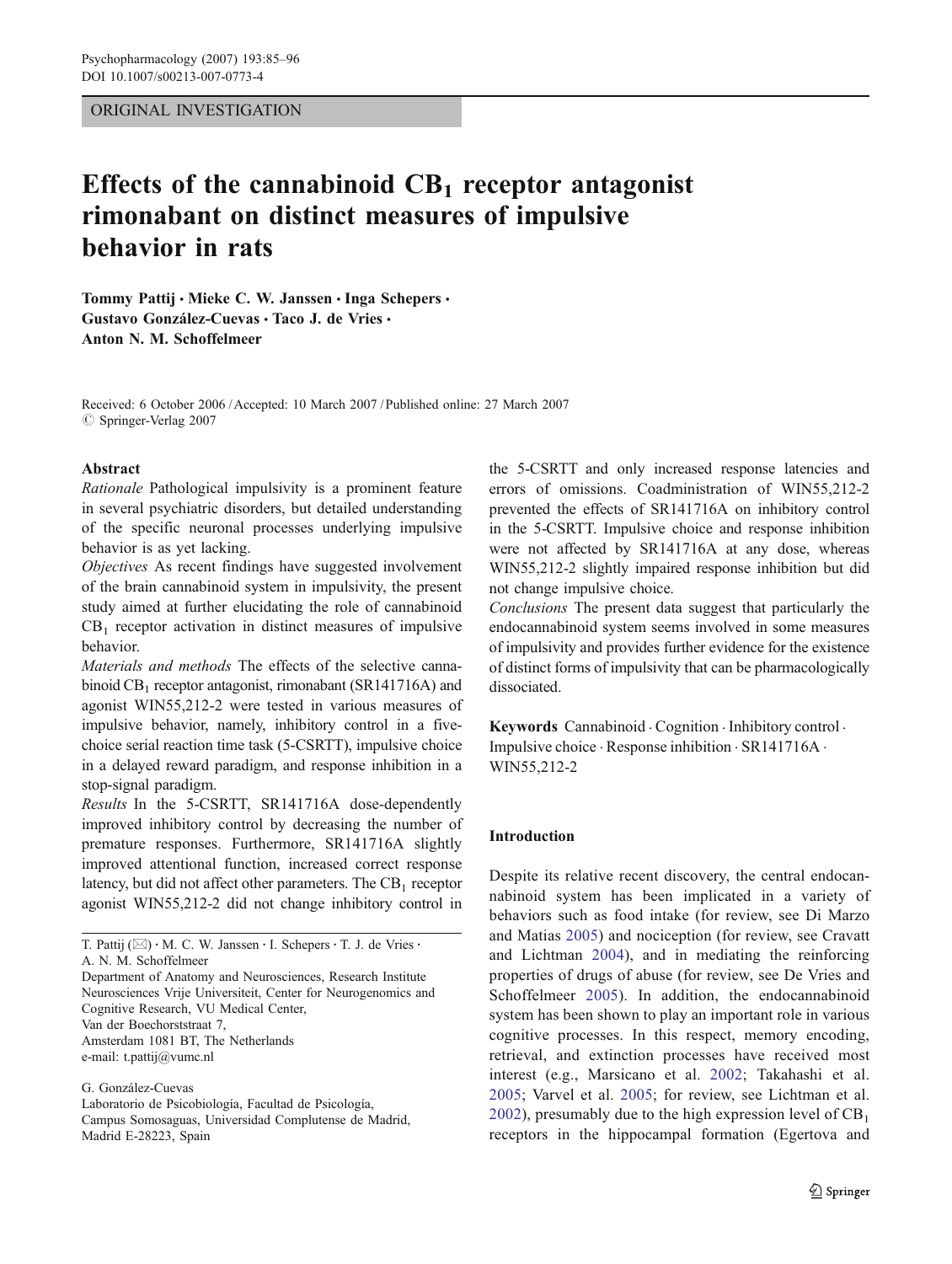Elphick [2000](#page-10-0); Tsou et al. [1998](#page-11-0)). High densities of  $CB_1$ receptors are also present in frontal cortical and striatal regions (Egertova and Elphick [2000](#page-10-0); Tsou et al. [1998](#page-11-0)), suggesting involvement of the endocannabinoid system in executive functions that appear to be largely controlled by frontal corticostriatal systems (for review, see Miller and Cohen [2001\)](#page-11-0). Indeed, several clinical and preclinical observations have demonstrated that  $\Delta^9$ -tetrahydrocannabinol (THC), the principle active cannabinoid of Cannabis sativa and other synthetic cannabimimetics impair selective attention (Arguello and Jentsch [2004](#page-10-0); Solowij et al. [1995;](#page-11-0) Verrico et al. [2004](#page-11-0)) and behavioral flexibility (Egerton et al. [2005;](#page-10-0) Hill et al. [2006](#page-10-0)), alter time estimation (Han and Robinson [2001](#page-10-0), McDonald et al. [2003](#page-11-0)), and impair working memory (Ilan et al. [2004](#page-10-0); Jentsch et al. [1997](#page-10-0)). Nonetheless, to date, little is known about the involvement of the endocannabinoid system in other executive functions such as inhibitory control processes subserving impulsivity.

Pathological levels of impulsive behavior are important features in attention-deficit/hyperactivity disorder, substance-related disorders, bipolar disorders and personality disorders (American Psychiatric Association [2000](#page-10-0)). Further elucidating the neurobiological basis of impulsivity may therefore enhance our understanding of these psychiatric disorders. It is becoming increasingly clear, however, that the concept impulsivity is multifaceted and covers various distinct and independent measures. These measures range from poor inhibitory control (impulsive action) to probability and delay aversion or impulsive choice (Barkley [1997;](#page-10-0) Evenden [1999;](#page-10-0) Moeller et al. [2001](#page-11-0)). Recent studies have implicated  $CB_1$  receptors in some of these measures of impulsivity. For instance, it has been shown that acute THC impairs response inhibition in healthy volunteers, whereas time estimation and impulsive choice were not affected (McDonald et al. [2003\)](#page-11-0). On the other hand, it has been demonstrated more recently that marijuana acutely increases risk taking in volunteers (Lane et al. [2005\)](#page-10-0). Collectively, these data suggest a role of the cannabinoid system in impulsivity, although its precise role therein is still unclear.

The present experiments were aimed at further elucidating the importance of cannabinoid  $CB_1$  receptor activation on distinct measures of impulsivity. To this end, we tested the effects of the potent and selective  $CB_1$  receptor antagonist rimonabant (SR141716A; Rinaldi-Carmona et al. [1994\)](#page-11-0) and agonist WIN55,212-2 (D'Ambra et al. [1992](#page-10-0)) on impulsive behavior in various operant paradigms measuring different and presumably independent aspects of impulsivity (for review, see Winstanley et al. [2006](#page-11-0)), namely, (1) the fivechoice serial reaction time task to measure inhibitory control; (2) the delayed reward paradigm to measure impulsive choice, and (3) the stop-signal paradigm to measure response inhibition.

#### Materials and methods

#### Subjects

In total, 48 male Wistar rats were obtained from Harlan CPB (Horst, The Netherlands). At the start of the experiments, animals were 12 weeks old, weighed approximately 250 g, and were housed in pairs in macrolon cages  $(42.5 \times$  $26.6 \times 18.5$  cm;  $l \times w \times h$ ) under a reversed 12 h light/dark cycle (lights on at 7:00 P.M.) at controlled room temperature  $(21\pm2\degree C)$  and relative humidity of 60 $\pm15\%$ . Animals were maintained at approximately 90% of their free-feeding weight, starting 1 week before the beginning of the experiments by restricting the amount of standard rodent food pellets (Harlan Teklad Global Diet, Blackthorn, UK). Water was available ad libitum throughout the entire experiment. All experiments were conducted with the approval of the animal ethical committee of the Vrije Universiteit, Amsterdam, The Netherlands.

#### Apparatus

Experiments were conducted in 12 identical rat five-hole nose poke operant chambers with stainless steel grid floors (MED-NPW-5L, Med Associates, St. Albans, VT, USA) housed in sound-insulating and ventilated cubicles. Set in the curved wall of each box was an array of five circular holes, 2.54 cm in diameter, 2.2 cm deep, and 2.25 cm above floor level. Each hole was equipped with an infrared detector located across each nose poke unit 1.0 cm from the front, and a yellow LED stimulus light (6.4 mm in diameter). Rodent food pellets (45 mg, Formula P, Research Diets, New Brunswick, NJ, USA) could be delivered at the opposite wall via a dispenser. In addition, the chamber could be illuminated by a white houselight, and sound stimuli were generated using a programmable audio generator (ANL-926, Med Associates). A computer equipped with MED-PC version 1.17 (Med Associates) controlled experimental sessions and recorded data. Animals were tested once daily from Monday until Friday, during the dark phase of the light/dark cycle.

### Behavioral procedures

Separate groups of  $n=16$  animals were trained for each different paradigm, and for all procedures, a similar habituation and magazine training protocol was used. This protocol consisted of a habituation exposure to the boxes for 20 min with the houselight on and the food cup containing three food pellets for two consecutive sessions. Subsequently, in the next two sessions, in total, 100 pellets were delivered with an average delay of 15 s, to allow the animals to associate the sound of pellet delivery with reward.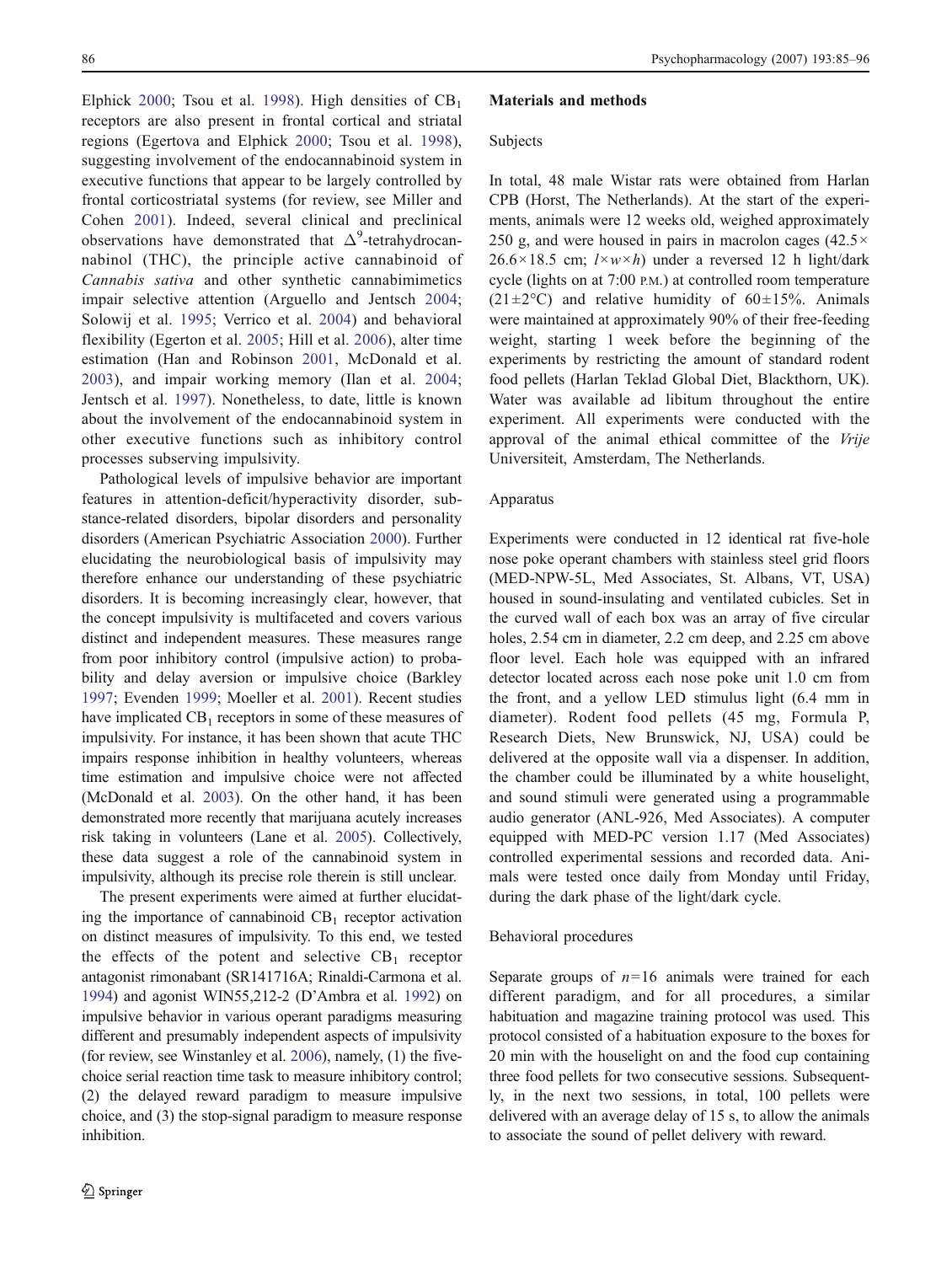Five-choice serial reaction time task

A more detailed description of training in the 5-CSRTT in our laboratory has been reported previously (Van Gaalen et al. [2006a\)](#page-11-0). In short, rats were trained 5 days per week to detect and respond to a brief visual stimulus in one of five holes to obtain a food reward. Each session terminated after 100 trials or 30 min, whichever occurred first. Initially the duration of this stimulus was 32 s and was gradually decreased to 1 s over sessions until animals reached stable baseline performance (accuracy >80% correct choice and <20% errors of omission). Responding during stimulus presentation or within the limited hold (LH) period of 2 s was counted as a correct response. Incorrect, premature responses and errors of omission (no responses or a response after the LH) did not lead to the delivery of a food reward and resulted in a 5-s time-out period during which the houselight was extinguished, whereas perseverative responses, i.e., repeated responding during the presentation of the stimulus, were measured but did not have any programmed consequences. Two different measures of inhibitory control were measured, namely, (1) the number of premature responses before the onset of the visual stimulus, reflecting aspects of loss of inhibitory control and (2) the number of perseverative responses into the stimulus hole after correct choice, presumably measuring aspects of compulsive behavior. In addition, the following other behavioral parameters were measured that reflect task performance, namely, (3) accurate choice, i.e., percentage correct responses calculated as [number correct trials/(correct+incorrect trials)] $\times$ 100; (4) latency to make a correct choice, i.e., the mean time between stimulus onset and nose poke in the illuminated hole; (5) omission errors, i.e., the number of omitted trials during a session; and (6) feeder latency, i.e., the latency to collect a pellet following correct choice.

### Delayed-reward paradigm

In addition to the 5-CSRTT, the delayed reward paradigm, as employed in our laboratory, has also been described more elaborately (Van Gaalen et al. [2006b\)](#page-11-0). Briefly, rats were trained 5 days per week in this paradigm. In the final stages of training and during drug testing, a session was divided into 5 blocks of 12 trials, each block starting with 2 forced trials during which, after initiating the trial through a nose poke into the central hole, either the left hole or the right hole was illuminated in a counterbalanced fashion. In the next ten trials, the animals had a free choice, and both the left and right hole were illuminated. Poking into one position resulted in the immediate delivery of a small reinforcer (one food pellet), whereas a nose poke into the other position resulted in the delivery of a large, but

delayed, reinforcer (four food pellets). If an animal did not make a response during this choice phase within 10 s, an intertrial interval was initiated, and the trial was counted as an omission. The position associated with the small and large reinforcer was always the same for each individual and counterbalanced for the group. The delay for the large reinforcer progressively increased within a session per block of 12 trials as follows: 0, 10, 20, 40, and 60 s. Responding into non-illuminated holes during the test was recorded, but had no programmed consequences. The behavioral measure to assess task performance, i.e., the percentage preference for the large reinforcer as a function of delay, was calculated as: the number of choices for the large reinforcer/ (number choices large+small reinforcers) $\times$ 100. In addition, we calculated the total number of omitted choice trials within a session.

## Stop-signal paradigm

Shaping During initial shaping for two consecutive sessions, both the middle nose poke hole and the hole immediately adjacent to the right or left were illuminated (counterbalanced for all subjects). A nose poke into either one of the two active holes extinguished the visual stimuli in both holes and resulted in delivery of a pellet. After an intertrial interval of 10 s, the next trial started. Nose poking within this intertrial interval period did not have any programmed consequences. A session ended when the rat had earned 100 pellets or after 30 min, whichever occurred first.

Shaping: go trials During the next phase, only the stimulus light in the middle nose poke hole was illuminated (start stimulus). A response into the active middle hole switched off the stimulus light and was followed by the illumination of the stimulus light (go stimulus) in the hole immediately adjacent to the left or right. A nose poke into this illuminated hole switched off the stimulus light and resulted in the delivery of a pellet. After an intertrial interval of 10 s, the next trial started. Responding in the start stimulus hole during presentation of the go stimulus was counted as perseverative start pokes, whereas prestimulus responses into the go stimulus hole resulted in a timeout period of 5 s. Subsequently, the response requirements into the start stimulus hole before onset of a go stimulus were varied into a variable ratio 2 schedule (VR2, i.e., either FR1, FR2, or FR3) to avoid the development of a prepotent response pattern from start stimulus to go stimulus hole and to ensure that animals waited until the appearance of a go stimulus. During this phase, rats were trained until they reliably completed 200 successful go trials. Following this phase, a LH period was introduced for the go stimulus and only during this period was the go stimulus present. Initially, the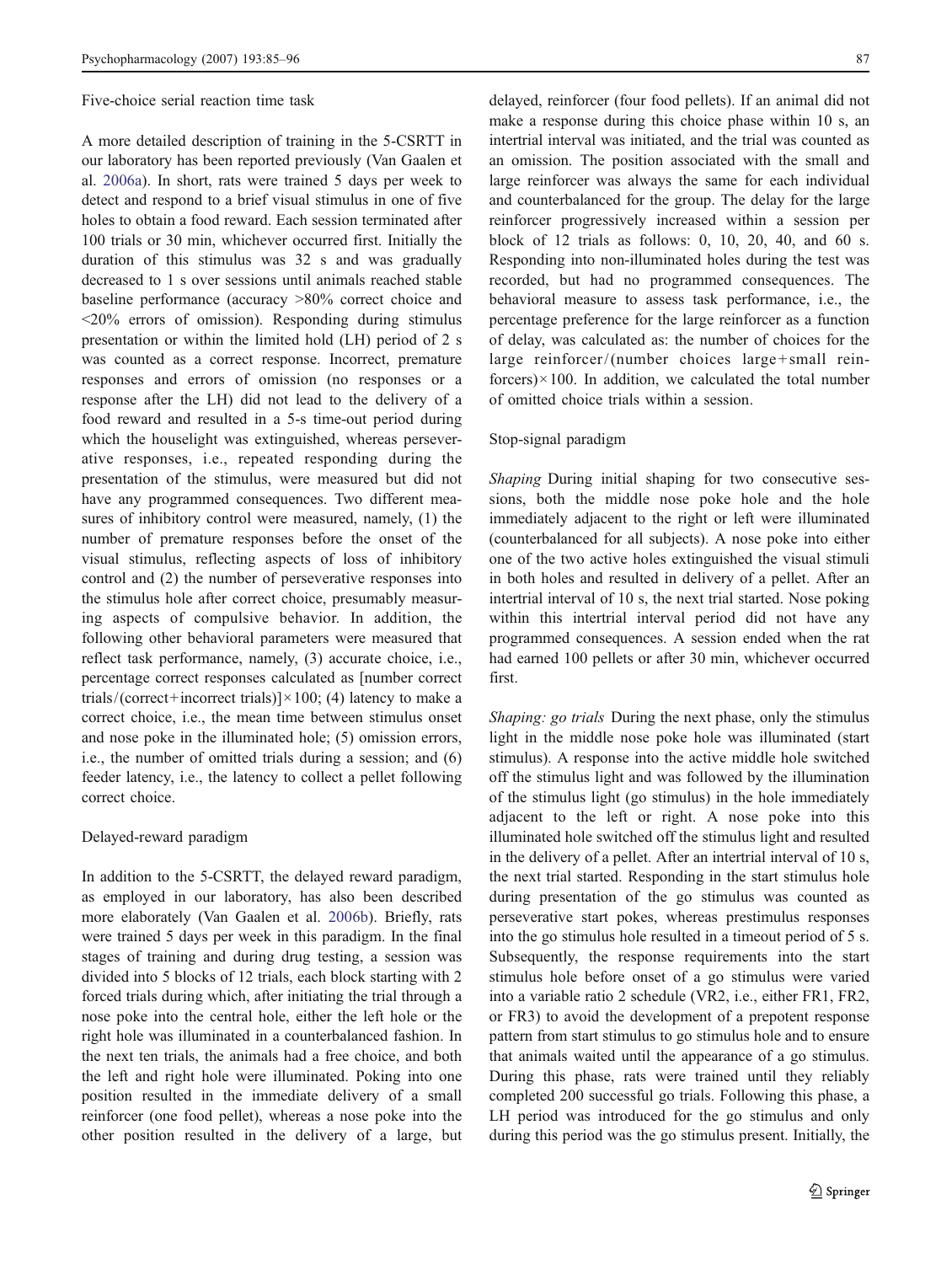LH was set at 5 s, and in subsequent sessions, was individually titrated to meet performance criterion of 80% successful hits and <20% prestimulus responses. Omissions of a go stimulus response within the LH resulted in a 5-s timeout period, during which both the houselight and stimulus light were turned off. From initial shaping to criterion performance in this phase, 26 sessions were required.

Shaping: introduction stop signal During the final training phase, a stop signal was introduced in 25% of all trials. Initially, this stop signal (duration, 50 ms; frequency, 4,500 Hz; intensity 80 dB) was contingent with the appearance of the go signal. Responding during the onset of the stop signal or during the LH immediately extinguished the go stimulus and houselight, turned off the stop signal, and was followed by a 5-s time-out. In contrast, if the animal successfully refrained from responding during a stop trial, a pellet was delivered. Initially, the LH during stop and go trials were equal; however, when performance during stop trials was below 80% successfully inhibited stop trials, the LH during stop trials was lowered over sessions in steps of 100–200 ms until animals improved performance. Subsequently, the LH was then gradually increased in these individuals over sessions until the LH during both go and stop trials were equal. As soon as animals reached the criterion of approximately 90% successfully inhibited stop trials, delays for the onset of the stop signal were introduced. The stop-signal delays (SSD) were presented in a pseudorandom order, and to compensate for differences between rats, SSDs were based on each individual rats' mean reaction time on go trials in the preceding drug-free training session. SSDs were calculated as follows: mRT minus either 25, 50, 100, 200, or 400 ms. In addition, an equal amount of zero delays were presented during sessions. Drug testing commenced upon stable baseline performance for at least five consecutive sessions, i.e., 80% accuracy during go trials and a significant SSD-dependent decrease in correctly inhibited stop trials. It took 30 sessions before animals reached stable baseline performance after the introduction of the stop signal; therefore, from initial shaping to stable baseline performance in the stop-signal paradigm, in total, 56 sessions were required.

Stop-signal paradigm: estimation stop-signal reaction time and correction for omissions during go trials

Calculations to estimate the stop-signal reaction times (SSRT) and a correction for omission errors were adapted from Logan ([1994\)](#page-11-0) and Solanto et al. ([2001](#page-11-0)). For estimating the SSRT, data of the three SSDs of 200, 100, and 50 ms were used, as the probability of correct inhibition on these intervals was within the range of 0.2<  $p$ <0.8, and thus, most informative for estimating SSRT (Band et al. [2003](#page-10-0)). For each of the three intervals, the probability of responding was calculated including a correction for nonresponses based on the number of omissions during the go trials, the latter, as omissions cannot be distinguished from successful inhibitions during stop trials. The following formula, adapted from Solanto et al. ([2001\)](#page-11-0) was used for these calculations:

## $p$ (responding) =  $(x -$  correct inhibitions)  $/x - xy$ ,

where x is the number of stop-signal trials at each delay interval; correct inhibitions are the number of correctly inhibited trials, and  $y$  is the probability of omissions during the go trials within the entire session. To calculate SSRTs, reaction times on all go trials were rank ordered. From this list with RTs, the "nth" RT was taken, where "n" was obtained by multiplying the total number of go trials by the probability of responding for a particular SSD. This RT value approximates the latency between onset of the go stimulus and completion of the stopping process. The SSRT for each interval is then obtained by subtracting the SSD interval from this RT. The average estimated SSRT that is used for the analyses in the present study is calculated by taking the mean of each SSRT at the three SSDs (200, 100, and 50 ms).

## Drugs

SR141716A was generated and kindly donated by Solvay Pharmaceuticals (Weesp, The Netherlands), whereas WIN55,212-2 was purchased from Tocris Biosciences (Bristol, United Kingdom). Both SR141716A and WIN55,212-2 were dissolved as described previously in a mixture of ethanol, Tween80, and sterile saline (ratio 1:1:18; cf. De Vries et al. [2001\)](#page-10-0). In all experiments, SR141716A was injected 30 min before testing, whereas WIN55,212-2 was injected 20 min before testing. In all paradigms, the order of testing the drugs was (1) SR141716A and (2) WIN55,212-2. The drug combination was only performed in the five-choice serial reaction time task and followed the studies with SR141716A and WIN55,212-2. Drugs were freshly prepared each day before testing and intraperitoneally injected in a volume of 1 ml/kg bodyweight according to a Latin square design for both the dose–response studies and the drug combination on Tuesdays and Fridays, with baseline training sessions on the other weekdays.

## Statistical analyses

Data were subjected to repeated measures analysis of variance (ANOVA) with drug dose (all paradigms), delay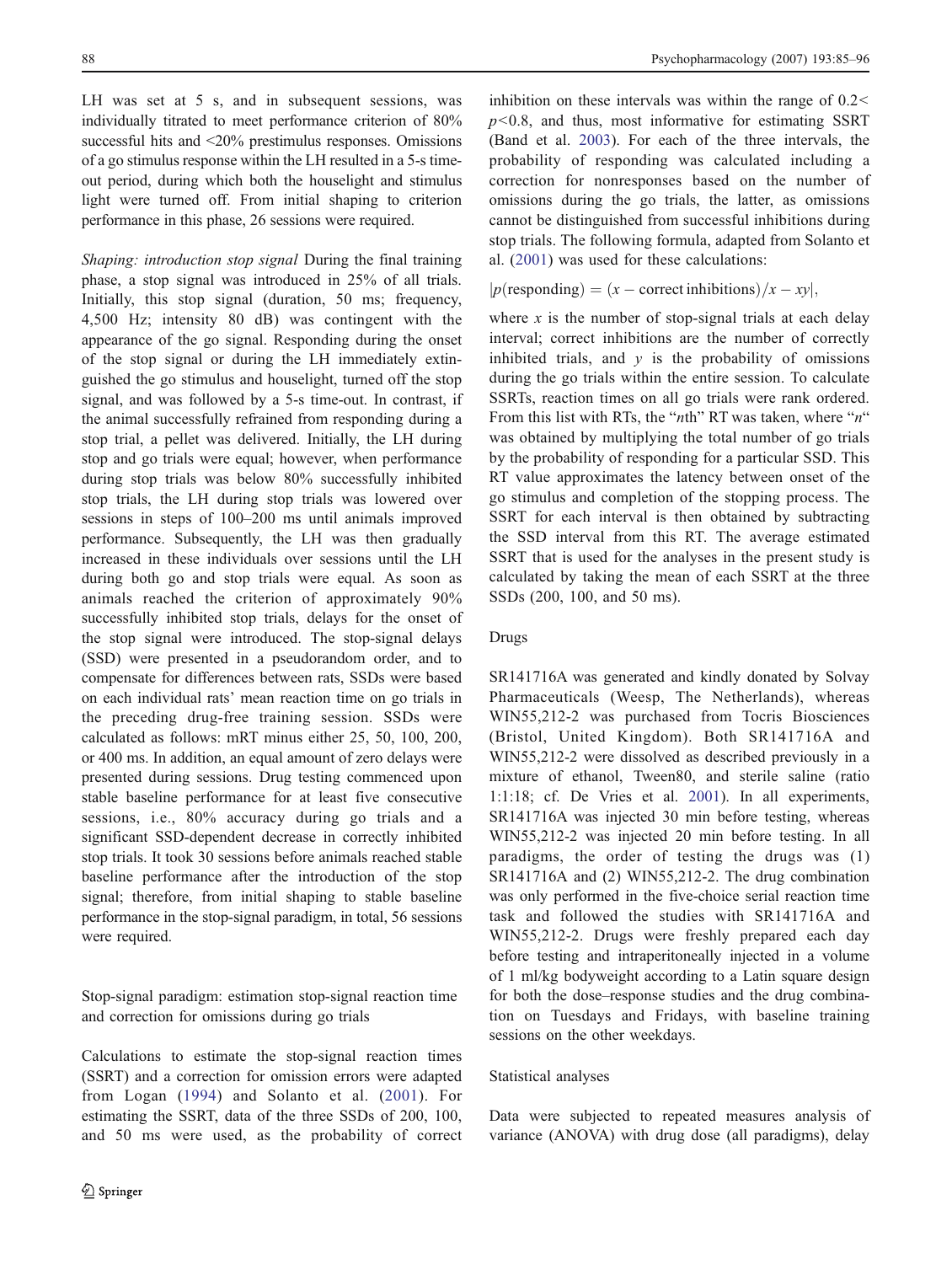<span id="page-4-0"></span>to large reinforcer (delayed reward paradigm), and stopsignal delay (stop-signal paradigm) as within subjects variables using the Statistical Package for the Social Sciences version 11 (SPSS, Chicago, IL, USA).

The homogeneity of variance across groups was determined using Mauchly's tests for equal variances, and in case of violation of homogeneity, corrected, and therefore, more conservative Huynh–Feldt probability values were used for subsequent analyses. In the stop-signal paradigm, some further exploratory analyses were performed between mean go reaction times and the limited hold period using a bivariate Pearson correlation. In addition, the estimated SSRT data were also subjected to a median split analysis to assess whether SR141716A or WIN55,212-2 had differential effects on response inhibition in individuals with relatively "fast" or "slow" stopping abilities. In case of statistically significant main effects, further post hoc comparisons were conducted using Student–Newman–Keuls Tests. The level of probability for statistically significant effects was set at 0.05.

#### Results

Effects of SR141716A and WIN55,212-2 on measures of inhibitory response control in the five-choice serial reaction time task

The number of premature responses, a measure of inhibitory control reflecting impulsive behavior, was dose dependently decreased by SR141716A [Fig. 1a;  $F_{3,45}$ = 12.24,  $p<0.001$ ], and further post hoc analyses revealed that all doses significantly lowered premature responding compared with vehicle, whereas the highest dose (3.0 mg/kg) even further lowered the number of premature responses compared with 1.0 mg/kg SR141716A. In contrast, perseverative responding after correct choice, a different measure of inhibitory control reflecting compulsive behavior, was not affected at any dose [Fig. 1b;  $F_{3,45}=1.84$ ,  $p=0.15$ ]. Attentional function was improved by SR141716A, and further analyses revealed that only 0.3 mg/kg SR141716A signifi-

Fig. 1 Effects of SR141716A  $(a, b)$  and WIN55,212-2  $(c, d)$ on different measures of inhibitory control in the 5-CSRTT. Data depict mean (±SEM) numbers of premature responses (a, c) and perseverative responses after correct choice (**b**, **d**). \* $p < 0.05$  and \*\* $p < 0.005$ vs vehicle

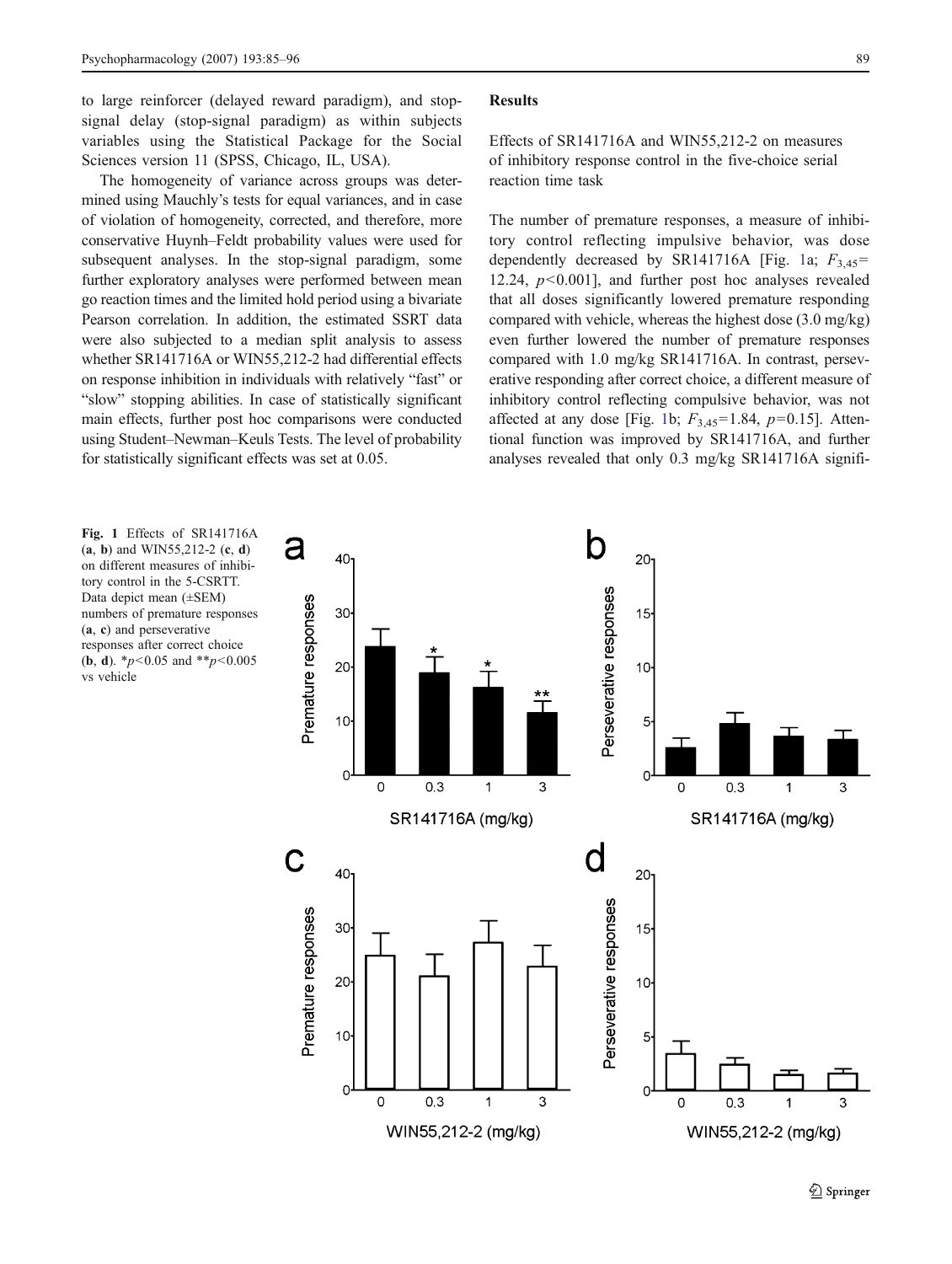<span id="page-5-0"></span>cantly increased the percentageof accurate choice from approximately 77% under vehicle conditions to 82% as shown in Table 1  $[F_{3,45} = 3.43, p=0.025]$ . In addition, a marginal, but significant, increase in the latency to make a correct choice was also detected, and further comparisons showed that only the high dose of 3.0 mg/kg significantly slowed correct response reaction time [Table 1;  $F_{3,45}$ =4.53, p=0.007]. The latency to collect a food reward and errors of omission, however, were not affected at any dose [Table 1; feeder latency:  $F_{3.45}$ = 0.39,  $p=0.65$  and omissions:  $F_{3,45}=1.30$ ,  $p=0.29$ ].

WIN55,212-2 did neither change the number of premature responses nor the number of perseverative responses after correct choice [Fig. [1c](#page-4-0) and d; premature responses:  $F_{3,45}=1.02$ ,  $p=0.39$  and perseverative responses:  $F_{3,45}=$ 1.64,  $p=0.21$ ; respectively]. Furthermore, as indicated in Table 1, WIN55,212-2 did not change accurate choice or the latency to collect a pellet after correct choice [accurate choice:  $F_{3,45}$ =0.72,  $p$ =0.54 and feeder latency:  $F_{3,45}$ =3.19,  $p=0.052$ ]. In contrast, errors of omission were increased, and latencies to make a correct choice were lengthened by WIN55,212-2 [omissions:  $F_{3,45} = 7.44$ ,  $p=0.002$  and correct response latency:  $F_{3,45}$ =6.59,  $p$ =0.004].

As shown in Fig. [2](#page-6-0), the decrements in premature responding by 3.0 mg/kg SR141716A were prevented in the presence of WIN55,212-2 at a dose of 1.0 mg/kg  $[F_{3,45}$ = 7.33,  $p<0.001$ ]. In addition, this selected dose of WIN55,212-2, by itself, did not affect inhibitory control as indicated by the absence of an effect of this dose on the number of premature responses.

## SR141716A and WIN55,212-2 do not affect decision making in the delayed reward paradigm

Stable baseline performance on the delayed reward paradigm occurred after approximately 30 training sessions on a full delay range  $(0, 10, 20, 40,$  and  $60$  s), and therefore, we commenced drug testing from session 35 onwards. A clear, highly significant delay-dependent decrement in the percent-age preference for the large reinforcer was observed [Fig. [3](#page-6-0); delay:  $F_{4,60}$ =270.22,  $p$ <0.001]. Nonetheless, SR141716A did not shift the preference for a large reinforcer over delays at any of the tested doses [dose:  $F_{3,45}$ =1.56,  $p$ =0.21 and dose×delay:  $F_{12,180} = 1.24$ ,  $p = 0.29$ ]. In addition, SR141716A also did not change the total numbers of omitted choice trials, i.e., the failures to start a trial during the choice phase [dose:  $F_{3,45}$ =3.10,  $p$ =0.052].

In the WIN55,212-2 experiments, at the highest dose, in total, five animals omitted all choice trials of some delays, and therefore, were excluded from all analyses of the delay discounting data. Similar to SR141716A, increasing the delay highly significantly shifted the preference from large to the small reinforcer [Fig. [4](#page-7-0); delay:  $F_{4,40}$ =179.06,  $p$  < 0.001]. Although there was no overall effect of WIN55,212-2 on decision making [dose:  $F_{3,30}$ =0.68,  $p=$ 0.57], there was a dose by delay interaction effect suggesting a shift in preference for the large reinforcer over delays [dose  $\times$  delay:  $F_{12,120}$ =2.61,  $p$ =0.011]. Nonetheless, further post hoc comparisons revealed no differences between vehicle and any of the other doses. The number of omitted choice trials was not affected by WIN55,212-2 [dose:  $F_{3,30}$ =1.61, p=0.21].

## Effects of SR141716A and WIN55,212-2 on response inhibition in the stop-signal paradigm

Under baseline conditions in the stop-signal paradigm, there was stable individual variation in mean reaction times during go trials over consecutive sessions ranging from 290 to 470 ms (mean: 365 ms; standard deviation: 58 ms). Likewise, the limited hold periods during go and stop trials also stably varied and ranged from 400 to 1,100 ms (mean: 594 ms; SD: 167 ms). A highly significant positive correlation indicated that individuals with "shorter" limited hold periods also displayed shorter mean go reaction times compared to individuals with "longer" limited hold periods that were slower in go reaction speed  $[r=0.85, p<0.001]$ .

Response inhibition, as displayed in the inhibition function curve in Fig. [4](#page-7-0)a, was not affected by SR141716A

| Table 1 Effects of<br>SR141716A and WIN55,212-2              |                     | Accuracy $(\% )$ | Response latency (ms) | Omissions $(\%)$  | Feeder latency (ms) |
|--------------------------------------------------------------|---------------------|------------------|-----------------------|-------------------|---------------------|
| on measures of attentional<br>function and motivation in the | SR141716A           |                  |                       |                   |                     |
| 5-CSRTT. Data depict mean±                                   | Vehicle             | $77.2 \pm 2.4$   | $336 \pm 9$           | $5.4 \pm 1.1$     | $954 \pm 48$        |
| SEM                                                          | $0.3 \text{ mg/kg}$ | $82.0 \pm 1.9*$  | $338 \pm 10$          | $5.6 \pm 1.0$     | $954 \pm 44$        |
|                                                              | $1.0 \text{ mg/kg}$ | $80.5 \pm 2.5$   | $347 \pm 14$          | $5.1 \pm 0.7$     | $937 \pm 43$        |
|                                                              | $3.0 \text{ mg/kg}$ | $80.2 \pm 2.3$   | $374 \pm 14*$         | $7.3 \pm 1.0$     | $939 \pm 37$        |
|                                                              | WIN55,212-2         |                  |                       |                   |                     |
|                                                              | Vehicle             | $77.7 \pm 2.5$   | $324 \pm 7$           | $3.9 \pm 0.7$     | $956 \pm 53$        |
|                                                              | $0.3 \text{ mg/kg}$ | $79.6 \pm 2.3$   | $333 \pm 10$          | $3.4 \pm 0.7$     | $910\pm41$          |
|                                                              | $1.0 \text{ mg/kg}$ | $77.2 \pm 2.3$   | $380 \pm 23*$         | $14.4 \pm 4.3*$   | $943 \pm 44$        |
| $*_{p<0.05}$<br>$*p<0.005$ vs vehicle                        | $3.0 \text{ mg/kg}$ | $76.8 \pm 2.7$   | $399 \pm 17**$        | $20.2 \pm 4.1$ ** | $1212 \pm 138$      |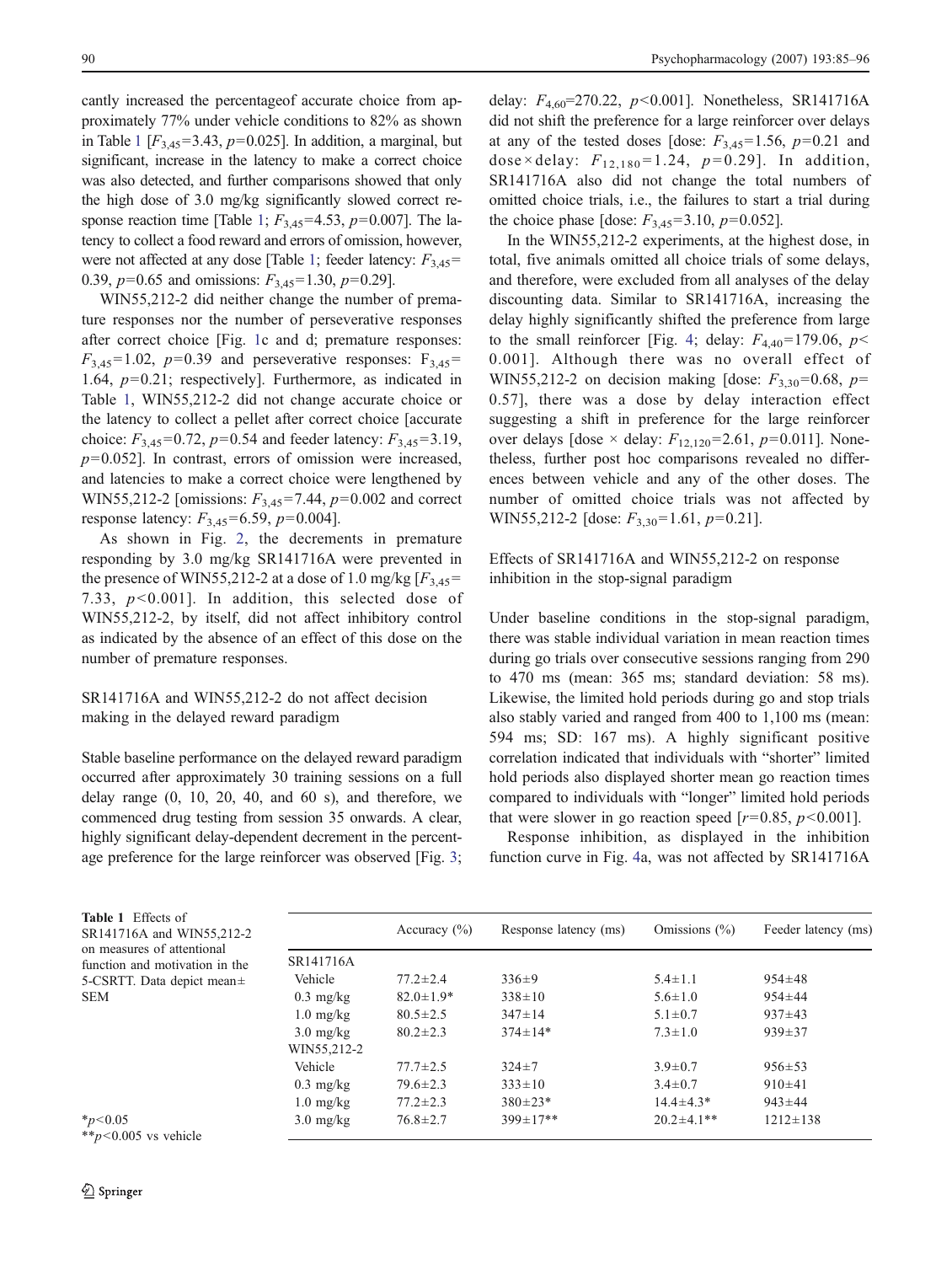<span id="page-6-0"></span>

Fig. 2 Coadministration of WIN55,212-2 at 1.0 mg/kg (WIN1) prevents the effects of 3.0 mg/kg SR14716A (SR3) on inhibitory control in the 5-CSRTT. All data are depicted as mean ( $\pm$ SEM).  $*p$ < 0.05 and  $*p<0.005$ 

at any of the tested doses [dose:  $F_{3,45}=1.28$ ,  $p=0.29$  and dose×SSD:  $F_{12,180}$ =1.25,  $p=0.26$ ]; however, the percentage of correctly inhibited stop trials significantly declined with decreasing stop-signal delays [SSD:  $F_{4,60}$ =39.24, p< 0.001]. SR141716A did slow mean reaction times during go trials by approximately 30 ms [Fig. [4](#page-7-0)b; dose:  $F_{3,45}$ = 7.93,  $p=0.001$ ], and further analyses indicated that both the 1.0 and 3.0 mg/kg dose significantly slowed reaction times compared with vehicle. Nonetheless, the number of omissions during go trials were not significantly affected  $[mean \pm SEM: vehicle = 16.2 \pm 3.0; 0.3 mg/kg = 18.1 \pm 1.2;$ 1.0 mg/kg=17.7 $\pm$ 1.7 and 3.0 mg/kg=23.3 $\pm$ 2.6; dose:  $F_{3,45}=1.76$ ,  $p=0.17$ ]. Lastly, the average estimated SSRT across three stop-signal delays, putatively reflecting response inhibition, was not significantly changed by SR141716A at any dose [Fig. [4c](#page-7-0); dose:  $F_{3,45}$ =1.47,  $p=$ 0.24]. Furthermore, a median split analysis (median SSRT: 238 ms) did not reveal differential effects of SR141716A on the estimated SSRT in individuals with relatively "fast" vs "slow" stopping abilities [slow vs fast stopper:  $F_{1,14}$ = 9.54,  $p=0.008$ ; dose:  $F_{3,42}=1.04$ ,  $p=0.38$  and dose×slow vs fast stopper:  $F_{3,42}$ =2.48,  $p$ =0.074].

In the WIN55,212-2 experiments, at the highest dose, in total, four animals did not start any go trials and were therefore excluded from all stop-signal data analyses. Response inhibition, as displayed in the inhibition function curve in Fig. [5a](#page-8-0), was affected by WIN55,212-2 [SSD:  $F_{4,44}$ = 23.51,  $p < 0.001$ ; dose:  $F_{3,33} = 5.12$ ,  $p = 0.005$  and dose × SSD:  $F_{12,132}=1.11$ ,  $p=0.36$ ], and further comparisons revealed that 0.3 mg/kg WIN55,212-2 significantly deteriorated the



Fig. 3 Effects of SR141716A (a) and WIN55,212-2 (b) on the mean (±SEM) percentage preference for the large reinforcer in the delayed reward paradigm

percentage of correct inhibition compared to vehicle. Mean reaction times during go trials were slowed by WIN55,212-2 [Fig. [5b](#page-8-0); dose:  $F_{3,33}$ =15.07,  $p$ <0.001], and further analyses indicated that 1.0 and 3.0 mg/kg WIN55,212-2 significantly slowed mean reaction times compared to vehicle. Nonetheless, the number of omissions during go trials were not significantly affected [mean $\pm$ SEM: vehicle=14.8 $\pm$ 1.9; 0.3 mg/kg=23.2±4.8; 1.0 mg/kg=26.1±5.4 and 3.0 mg/kg= 34.7±7.0; dose:  $F_{3,33}$ =3.06, p=0.073]. Lastly, the average estimated SSRT across three stop-signal delays, putatively reflecting response inhibition, was not significantly changed by WIN55,212-2 at any dose [Fig. [5c](#page-8-0); dose:  $F_{3,33}$ =2.06,  $p=$ 0.13]. Furthermore, a median split analysis (median SSRT: 227 ms) did not reveal differential effects of WIN55,212-2 on the estimated SSRT in individuals with relatively "fast" vs "slow" stopping abilities [slow vs fast stopper:  $F_{1,10} = 9.57$ ,  $p=$ 0.011; dose:  $F_{3,30} = 2.12$ ,  $p=0.12$  and dose×slow vs fast stopper:  $F_{3,30}$ =1.30,  $p$ =0.29].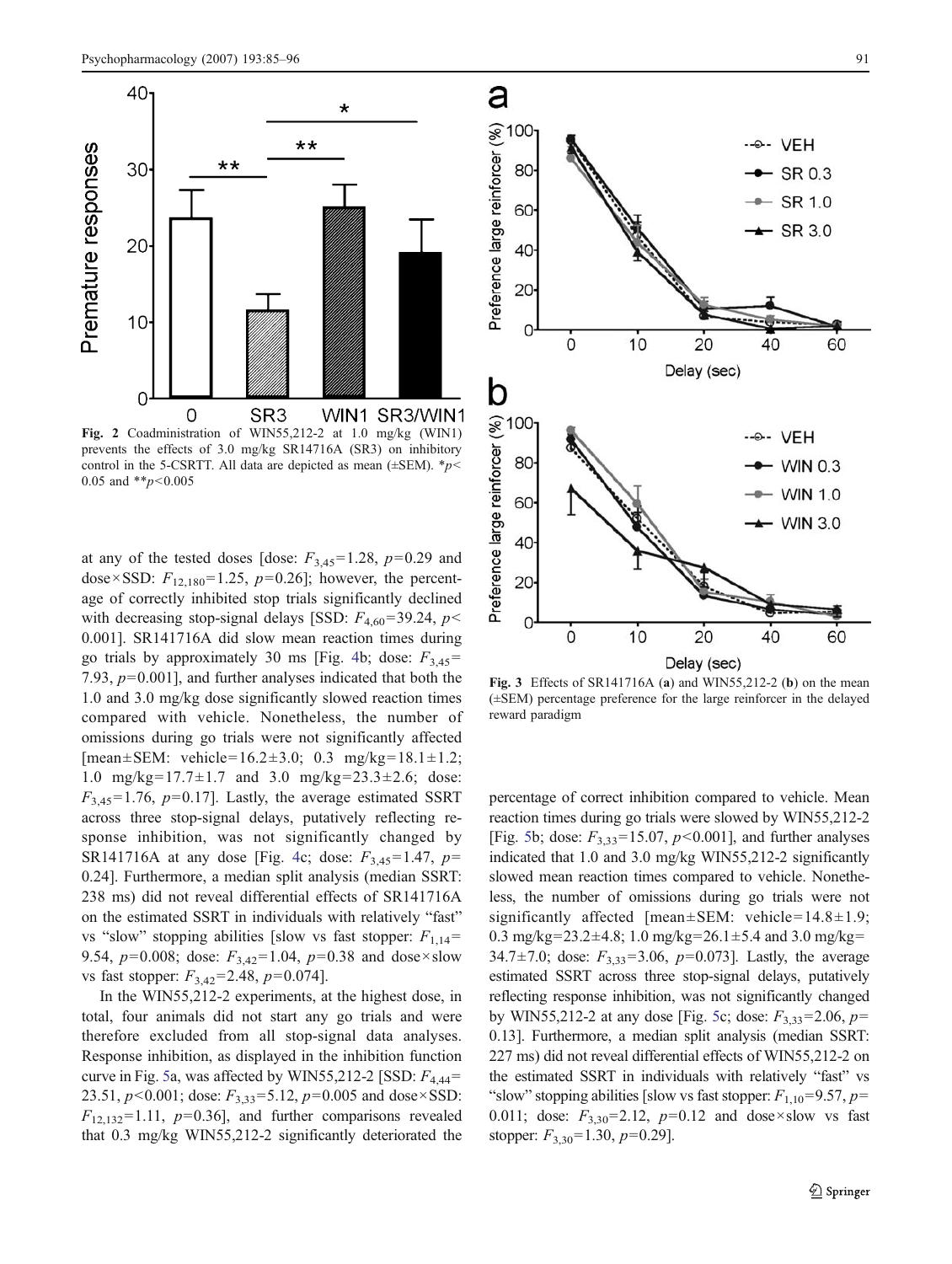<span id="page-7-0"></span>Fig. 4 Effects of SR141716A on response inhibition as measured in the stop-signal paradigm. Data are depicted as mean (±SEM) percentage of correctly inhibited stop trials with varying SSDs before the mean go RT (a), go reaction times (b) and estimated stop signal reaction times from SSDs 200, 100, and 50 ms (c). \*\* $p$ <0.005 vs vehicle



#### Discussion

To our knowledge, this is the first report demonstrating behavioral effects of a  $CB<sub>1</sub>$  receptor agonist and antagonist on independent measures of impulsivity. Thus far, evidence pointing towards cannabinoid involvement in impulsivity mainly originates from studies in which effects of THC or marijuana were tested in human volunteers (Lane et al. [2005;](#page-10-0) McDonald et al. [2003](#page-11-0)). Our data obtained in the 5- CSRTT strongly suggest that inhibitory control is modulated by an endogenous cannabinoid tone, as premature responding was dose dependently decreased by SR141716A. This notion is further supported by the observation that in the presence of WIN55,212-2, the effects of 3.0 mg/kg SR141716A on premature responding were no longer observed. Furthermore, the finding that the  $CB_1$  receptor agonist WIN55,212-2, by itself, did not impair inhibitory control by increasing the number of premature responses is in keeping with previous findings (Arguello and Jentsch [2004](#page-10-0)). It should be noted though, that in the study by Arguello and Jentsch ([2004](#page-10-0)), SR141716A (dose range: 0.1–1.0 mg/kg), by itself, did not change premature responding in a lateralized reaction time task, thereby, contrasting our findings. Nonetheless, differences in baseline performance may have contributed to the discrepancy in findings, as premature responding in well-trained rats in the task by Arguello and Jentsch [\(2004](#page-10-0)) was low (approximately 3 per session) compared to premature responding in well-trained rats in the present study (approximately 22 per session). Presumably, a floor effect may have masked the effects of SR141716A on premature responding in the lateralized reaction time task.

Together, our data indicate that performance in the 5- CSRTT is associated with profound occupation of  $CB_1$ receptors by endogenously released cannabinoids. As might then be expected, the endocannabinoid uptake inhibitor AM404 did not affect inhibitory response control in the 5- CSRTT (unpublished data). In contrast to premature responding, perseverative responding after correct choice, a different measure of inhibitory control that putatively reflects compulsive behavior (Robbins [2002\)](#page-11-0), was neither altered upon activation nor blockade of  $CB_1$  receptors. This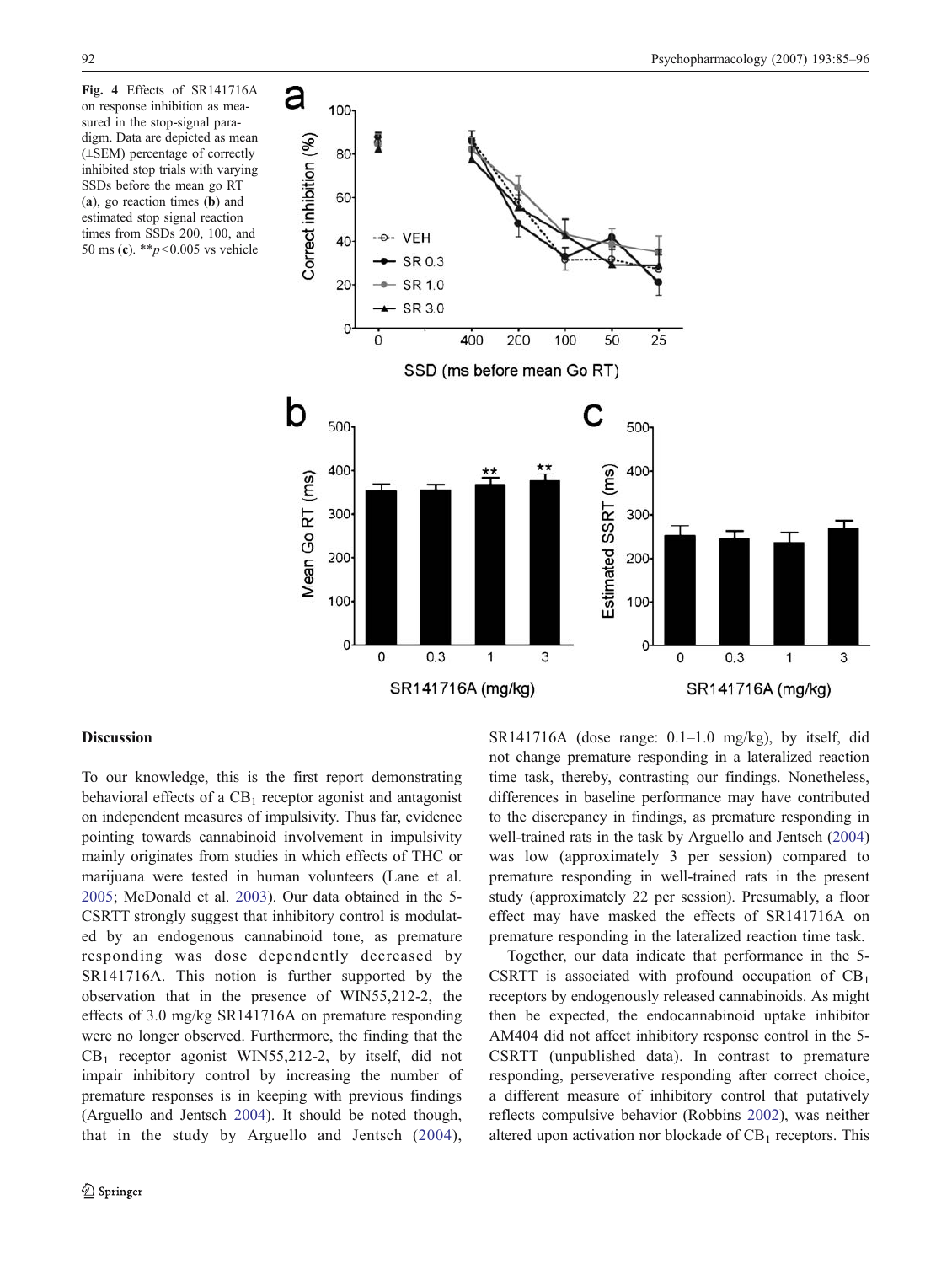<span id="page-8-0"></span>Fig. 5 Effects of WIN55,212-2 on response inhibition as measured in the stop-signal paradigm. Data are depicted as mean (±SEM) percentage of correctly inhibited stop trials with varying SSDs before the mean go reaction times (a), go RTs (b) and estimated stop signal reaction times from SSDs 200, 100, and 50 ms (c).  $\frac{p}{0.05}$  and  $\frac{p}{s}$ 0.005 vs vehicle



finding further underscores the dissociation between premature and perseverative responding in the 5-CSRTT that has been shown to have a neuroanatomical basis as well (Chudasama et al. [2003](#page-10-0)).

The endocannabinoid system interacts with many other central neurotransmitters systems including the cholinergic, GABAergic, glutamatergic, and opioid systems (Schlicker and Kathmann [2001](#page-11-0); Schoffelmeer et al. [2006](#page-11-0)). Moreover, cannabimimetics have been shown to indirectly modulate the release of dopamine and glutamate in corticostriatal regions (e.g., Cheer et al. [2004](#page-10-0); Szabo et al. [1999](#page-11-0); Tanda et al. [1997](#page-11-0); Xi et al. [2006\)](#page-11-0), most notably in the nucleus accumbens, and particularly, these effects have been linked to the involvement of the cannabinoid system in addiction (for review, see De Vries and Schoffelmeer [2005\)](#page-10-0). Although it is beyond the scope of the present study and additional experiments are required to substantiate this, one might speculate that the present findings are explained by these modulatory effects of the cannabinoid system on mesolimbic dopamine release, as inhibitory control processes in the 5-CSRTT have been

shown to depend upon dopamine receptor activation within the nucleus accumbens (Cole and Robbins [1987](#page-10-0); Pattij et al. [2007\)](#page-11-0). On the other hand, explanations for the beneficial effects of SR141716A on inhibitory control may be due to the role of the endocannabinoid system in feeding behavior (for review, see Di Marzo and Matias [2005](#page-10-0)). Accordingly, it has been demonstrated that SR141716A reduces intake of normal and palatable food (e.g., Arnone et al. [1997;](#page-10-0) Freedland et al. [2000](#page-10-0); Thornton-Jones et al. [2005](#page-11-0)) and the motivation to obtain food (Solinas and Goldberg [2005\)](#page-11-0). Nonetheless, despite these reported effects of SR141716A on food intake, anorexic effects of this compound seem unlikely to explain the current data, as both primary indices of food-motivated behavior in the 5-CSRTT, namely, errors of omission and feeder response latencies, were not changed.

It is interesting to note that we also observed a moderate beneficial effect of SR141716A on visuospatial attention, as it increased the level of accurate choice at 0.3 mg/kg. Likewise, it has been shown that SR141716A improves social recognition and spatial and aversive memory at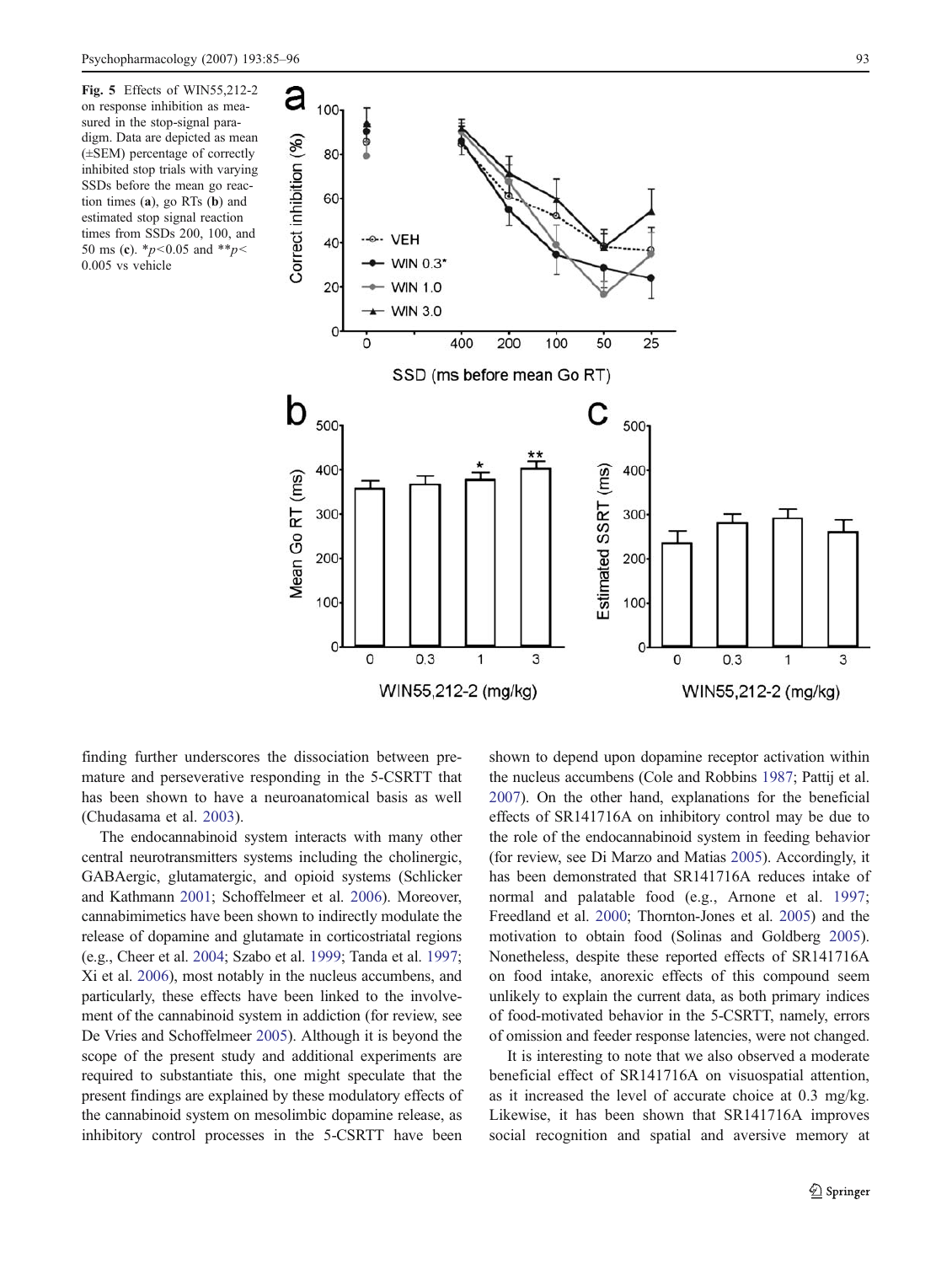comparable dose ranges between 0.3 and 3.0 mg/kg (Lichtman [2000;](#page-11-0) Takahashi et al. [2005](#page-11-0); Terranova et al. [1996;](#page-11-0) Wolff and Leander [2003\)](#page-11-0). Although the mechanisms responsible for the beneficial effects of disrupting endocannabinoid signaling on mnemonic and attentional processes need to be elucidated further, it is interesting to note that SR141716A increases, among others, cholinergic neurotransmission in the medial prefrontal cortex in vivo (Tzavara et al. [2003\)](#page-11-0). This finding may be particularly relevant for attentional function, as performance in the 5- CSRTT has been shown to be accompanied by increments in acetylcholine release in the medial prefrontal cortex (Passetti et al. [2000\)](#page-11-0), whereas decrements in acetylcholine release in this brain region have been shown to correlate with poor visuospatial attention (McGaughy et al. [2002](#page-11-0)).

A different measure of impulsivity we studied was impulsive choice in the delayed reward paradigm. Conceptually, impulsive choice differs from inhibitory control in the 5-CSRTT and rather reflects a cognitive decisionmaking process, as rats have to weigh the immediate vs delayed outcomes of their behavior. Impulsive choice then is reflected in insensitivity towards the delayed larger reward and a preference for the small immediate reward. In the present experiments, we observed that neither SR141716A nor WIN55,212-2 did have any effects on impulsive choice. In accordance with these findings, it has been shown recently that THC did not change delay and probability discounting in human volunteers (McDonald et al. [2003\)](#page-11-0), and together, these data suggest that the (endo) cannabinoid system is not critically involved in impulsive choice. Our observations do contrast with previous findings indicating that marijuana elevates risk-taking behavior in volunteers (Lane et al. [2005](#page-10-0)). Risk taking, however, differs from delay and probability aversion in that it is most likely to occur when the behavioral options may result in losses or have aversive consequences (Rachlin et al. [1986\)](#page-11-0). In the delayed reward paradigm and the paradigm used by McDonald et al. ([2003](#page-11-0)), subjects could only win and not lose reward (food or money, respectively), whereas only the magnitude of the reward depended upon choice. It is therefore possible, that these procedural and conceptual differences explain the discrepancy in findings, and furthermore, that delay aversion and risk-taking processes are differentially regulated by the (endo)cannabinoid system.

While response inhibition has been shown to be impaired in human volunteers after THC administration (McDonald et al. [2003\)](#page-11-0), neither disruption of endocannabinoid signaling nor administration of a CB1 receptor agonist had clear observable behavioral effects on stopsignal task performance. In agreement with the assumption of a "race model" between "go" and "stop" processes (Logan [1994](#page-11-0)) and previous stop-signal data in rats (Eagle and Robbins [2003a,](#page-10-0) [b](#page-10-0)), the probability of successfully

inhibiting a response during a stop trial decreased in rats when the onset of the stop signal was delayed in time. Although SR141716A did not shift this inhibition curve as a function of increasing stop-signal delays, the low dose WIN55,212-2 (0.3 mg/kg) significantly deteriorated the ability to inhibit responding with increasing stop-signal delays. However, the primary parameter in this paradigm, the average estimated stop-signal reaction time, or simply put, speed of stopping, was not changed by any dose of SR141716A or WIN55,212-2. In addition, median split analyses revealed no differential drug effects in individuals with "slow" vs "fast" stopping abilities as has been reported previously for the effects of D-amphetamine on stopping speed in both rats and humans (De Wit et al. [2002](#page-10-0); Feola et al. [2000\)](#page-10-0). Collectively, our findings suggest that response inhibition processes, as measured in the stop-signal paradigm, are not under control of CB1 receptors. In the present study, the speed of stopping was estimated from separate SSRTs obtained from three stop-signal delays (200, 100, and 50 ms before mean go RT), and consistent with this estimation method, there was some variability in the SSRTs depending on the delay (Band et al. [2003;](#page-10-0) Logan [1994\)](#page-11-0), with shorter stop-signal delays resulting in SSRTs of approximately 140 ms and longer delays resulting in SSRTs of approximately 300 ms. However, the variability in SSRTs over delays was similar across all doses of both drugs (data not shown), thus, ruling out the possibility that this variability may have masked effects of SR141716A or WIN55,212-2 on response inhibition. In contrast to the measures of response inhibition, reaction times during performance on go trials were slowed by both compounds in line with their effects in the 5-CSRTT. With regard to these effects of SR141716A, in the absence of changes on omission errors in both the 5-CSRTT and the stop signal paradigm, they cannot be solely interpreted in terms of motor effects. Rather, the minor but significant increase in response latencies of approximately 30 ms in both paradigms (Table [1](#page-5-0) and Fig. [4](#page-7-0)b) may indicate changes in information processing speed induced by blockade of endocannabinoid signaling. However, this notion is not confirmed by previous sensorimotor gating data (Mansbach et al. [1996](#page-11-0); Martin et al. [2003](#page-11-0)). In contrast, the effects of 1.0 and 3.0 mg/kg WIN55,212-2 on reaction times in the stop-signal paradigm may in part be secondary to changes in locomotor activity, as these doses also increased the number of omissions in the 5-CSRTT.

Remarkably, although both the stop-signal paradigm and 5-CSRTT measure aspects of impulsive action, only inhibitory control in the 5-CSRTT was improved by SR141716A. Impulsive action in the latter paradigm is mainly measured as the inability to inhibit inappropriate (premature) responses, whereas in the stop-signal paradigm impulsive action is reflected in the inability to inhibit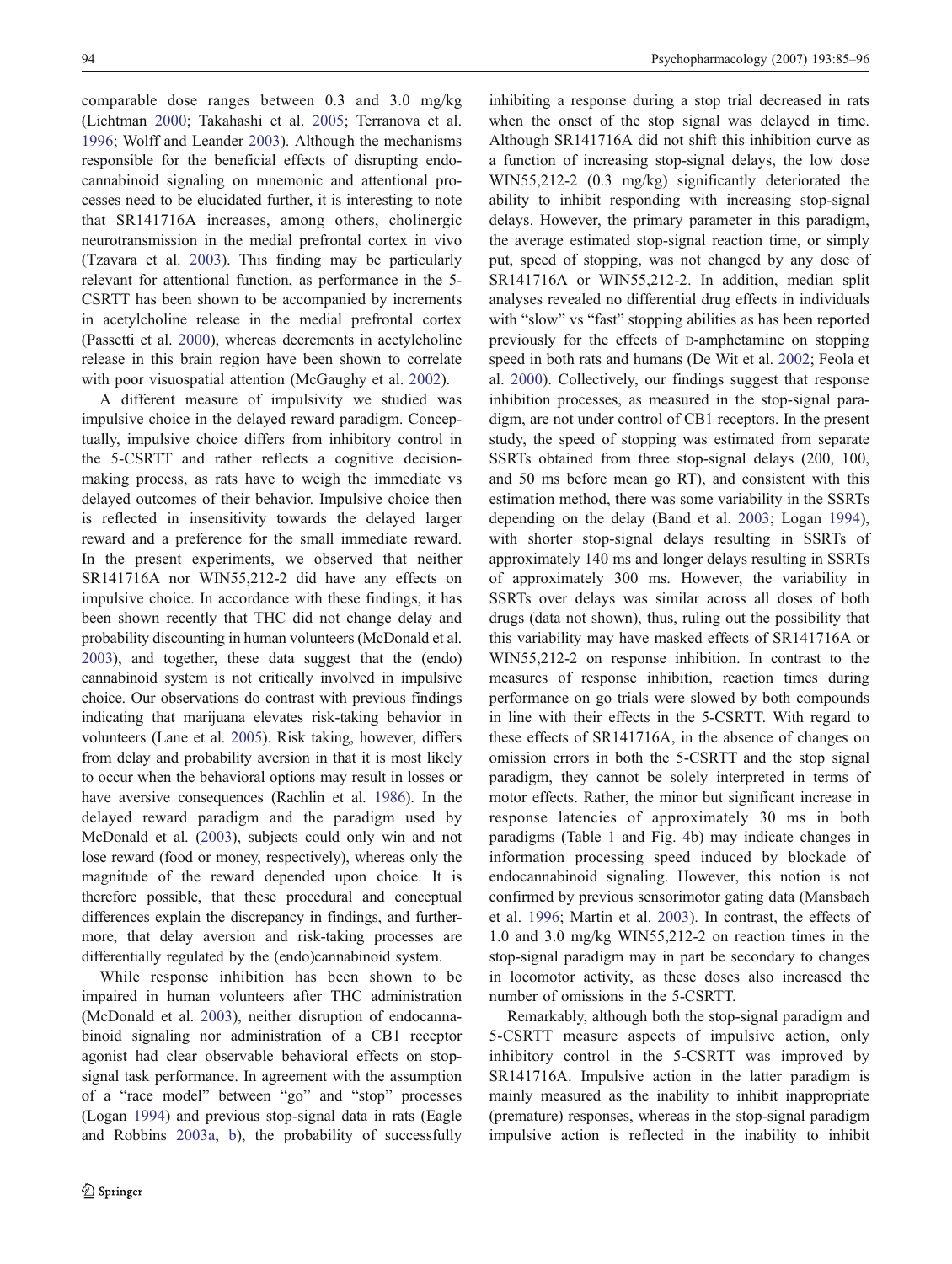<span id="page-10-0"></span>ongoing behavior, i.e., the inability to stop a behavioral response that has just been initiated. Our observations support the notion of different and separable forms of inhibitory control, and moreover, suggest a differential role for the endocannabinoid system therein. Likewise, lesion studies have suggested that different brain regions are involved in inhibitory control measured in either the 5- CSRTT or stop-signal paradigm, as for instance, lesions of the nucleus accumbens or subregions of the medial prefrontal cortex have been shown to impair inhibitory control in the 5- CSRTT (Christakou et al. 2004; Chudasama et al. 2003; Muir et al. [1996\)](#page-11-0) and not in the stop-signal paradigm (Eagle and Robbins 2003b).

In summary, the present study provides evidence for a differential involvement of the endocannabinoid system in independent measures of impulsivity, as SR141716A primarily affected inhibitory control, and neither impulsive choice nor response inhibition, whereas WIN55,212-2 only slightly affected response inhibition. In this regard, the present data add to existing clinical and preclinical evidence demonstrating that distinct measures of impulsivity can be dissociated at a pharmacological and neuroanatomical level (e.g., Chudasama et al. 2003; De Wit et al. 2002; McDonald et al. [2003;](#page-11-0) Winstanley et al. [2004](#page-11-0)). Our findings may be of particular interest with respect to the heterogeneity observed in attention-deficit/hyperactivity disorder (Sonuga-Barke [2002\)](#page-11-0) and suggest that possible novel pharmacotherapies targeted at the cannabinoid system may benefit the subtype resulting from poor inhibitory control, but not the motivational style, or delay aversion, subtype.

Acknowledgement The authors wish to thank Drs. Eco de Geus and Guido Band for their advice on the analysis of the stop-signal data.

#### References

- American Psychiatric Association (2000) Diagnostic and statistical manual of mental disorders. Fourth Edition, Text Revision. American Psychiatric Association, Washington
- Arguello PA, Jentsch JD (2004) Cannabinoid CB1 receptor-mediated impairment of visuospatial attention in the rat. Psychopharmacology 177:141–150
- Arnone M, Maruani J, Chaperon F, Thiebot MH, Poncelet M, Soubrie P, Le Fur G (1997) Selective inhibition of sucrose and ethanol intake by SR141716, an antagonist of central cannabinoid (CB1) receptors. Psychopharmacology 132:104–106
- Band GPH, Van der Molen MW, Logan GD (2003) Horse-race model simulations of the stop-signal procedure. Acta Psychol 112:105–142
- Barkley RA (1997) Behavioral inhibition, sustained attention, and executive functions: constructing a unifying theory of ADHD. Psychol Bull 121:65–94
- Cheer JF, Wassum KM, Heien MLAV, Phillips PEM, Wightman RM (2004) Cannabinoids enhance subsecond dopamine release in the nucleus accumbens of awake rats. J Neurosci 24:4393–4400
- Christakou A, Robbins TW, Everitt BJ (2004) Prefrontal cortical– ventral striatal interactions involved in affective modulation of

attentional performance: implications for corticostriatal circuit function. J Neurosci 24:773–780

- Chudasama Y, Passetti F, Rhodes SEV, Lopian D, Desai A, Robbins TW (2003) Dissociable aspects following lesions of the dorsal anterior cingulate, infralimbic and orbitofrontal cortex in the rat: differential effects on selectivity, impulsivity and compulsivity. Behav Brain Res 146:105–119
- Cole BJ, Robbins TW (1987) Amphetamine impairs the discriminative performance of rats with dorsal noradrenergic bundle lesions on a 5-choice serial reaction time task: new evidence for central dopaminergic–noradrenergic interactions. Psychopharmacology 91:458–466
- Cravatt BJ, Lichtman AH (2004) The endogenous cannabinoid system and its role in nociceptive behavior. J Neurobiol 61:149–160
- D'Ambra TE, Estep KG, Bell MR, Eissenstat MA, Josef KA, Ward SJ, Haycock DA, Baizman ER, Casiano FM, Beglin NC, Chippari SM, Grego JD, Kullnig RK, Daley GT (1992) Conformationally restrained analogues of pravadoline: nanomolar potent, enantioselective, (aminoalkyl)indole agonists of the cannabinoid receptor. J Med Chem 35:124–135
- De Vries TJ, Schoffelmeer ANM (2005) Cannabinoid  $CB_1$  receptors control conditioned drug seeking. Trends Pharmacol Sci 26:420–426
- De Vries TJ, Shaham Y, Homberg J, Crombag H, Schuurman K, Dieben J, Vanderschuren LJMJ, Schoffelmeer ANM (2001) A cannabinoid mechanism in relapse to cocaine seeking. Nat Med 7:1151–1154
- De Wit H, Enggasser JL, Richards JB (2002) Acute administration of d-amphetamine decreases impulsivity in healthy volunteers. Neuropsychopharmacology 27:813–825
- Di Marzo V, Matias I (2005) Endocannabinoid control of food intake and energy balance. Nat Neurosci 8:585–589
- Eagle DM, Robbins TW (2003a) Inhibitory control in rats performing a stop-signal reaction-time task: effects of lesions of the medial striatum and d-amphetamine. Behav Neurosci 117:1302–1317
- Eagle DM, Robbins TW (2003b) Lesions of the medial prefrontal cortex or nucleus accumbens core do not impair inhibitory control in rats performing a stop-signal reaction time task. Behav Brain Res 146:131–144
- Egerton A, Brett RR, Pratt JA (2005) Acute delta9-tetrahydrocannabinol-induced deficits in reversal learning: neural correlates of affective inflexibility. Neuropsychopharmacology 30:1895–1905
- Egertova M, Elphick MR (2000) Localisation of cannabinoid receptors in the rat brain using antibodies to the intracellular Cterminal tail of  $CB_1$ . J Comp Neurol 422:159–171
- Evenden JL (1999) Varieties of impulsivity. Psychopharmacology 146:348–361
- Feola TW, De Wit H, Richards JB (2000) Effects of d-amphetamine and alcohol on a measure of behavioral inhibition in rats. Behav Neurosci 114:838–848
- Freedland CS, Poston JS, Porrino LJ (2000) Effects of SR141716A, a central cannabinoid receptor antagonist, on food-maintained responding. Pharmacol Biochem Behav 67:265–270
- Han CJ, Robinson JK (2001) Cannabinoid modulation of time estimation in the rat. Behav Neurosci 115:243–246
- Hill MN, Froese LM, Morrish AC, Sun JC, Floresco SB (2006) Alterations in behavioral flexibility by cannabinoid  $CB<sub>1</sub>$  receptor agonists and antagonists. Psychopharmacology 187(2):245–259
- Ilan AB, Smith ME, Gevins A (2004) Effects of marijuana on neurophysiological signals of working and episodic memory. Psychopharmacology 176:214–222
- Jentsch JD, Andrusiak E, Tran A, Bowers MB, Roth RH (1997) Delta9-Tetrahydrocannabinol increases prefrontal cortical catecholaminergic utilization and impairs spatial working memory in the rat: blockade of dopaminergic effects with HA966. Neuropsychopharmacology 16:426–432
- Lane SD, Cherek DR, Tcheremissine OV, Lieving LM, Pietras CJ (2005) Acute marijuana effects on human risk taking. Neuropsychopharmacology 30:800–809